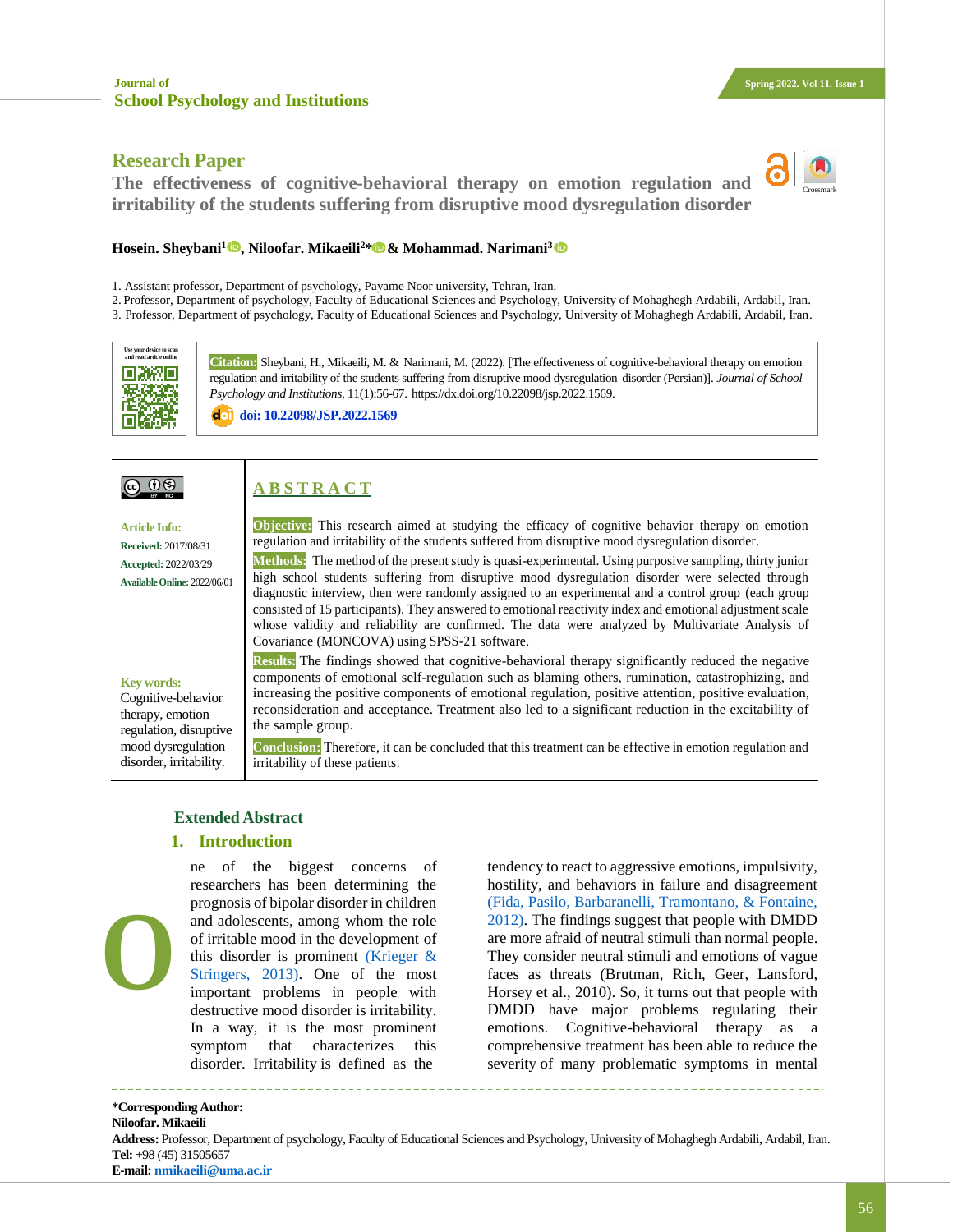disorders. Findings suggest that cognitive-behavioral therapy can be effective in regulating emotion. Therefore, the main question of this study is whether cognitivebehavioral therapy is effective in emotional regulation and irritability of students with DMDD?

### **2. Materials and Methods**

This study is an applied quasi-experimental pre-test and post-test with a control group. The population included all male high school students studying (95- 96) in Shahroud schools. Due to the rarity of the disorder, referred to most schools and by targeted sampling method 30 knowledge Learn how to report the cut-off point 4 in the emotional reactivity index and They had a cut-off point of 3 in the parents' report and also had other criteria for this disorder during the clinical interview. 15 people in the experimental group and 15 people in the control group were randomly selected. Stringers Emotional Reactivity Index (2012) and Garnfsky and Craig (2006) Emotional Cognitive Regulation Questionnaire were used to collect data.

#### **3. Results**

Data According to the results in Table 1, none of the research variables was significant in homogeneity of variance and normality of data distribution ( $p > .05$ ). As a result, it can be inferred that the assumption of equality of variances is confirmed.

| <b>Variable</b>         | <b>Total squares</b> | Degree of freedom | <b>Average squares</b> | F     | <b>Meaningful</b> |
|-------------------------|----------------------|-------------------|------------------------|-------|-------------------|
| Blame yourself          | 12.69                |                   | 12.69                  | 1.64  | 0.21              |
| Blame others            | 55.76                |                   | 55.76                  | 8.40  | 0.01              |
| Intellectual rumination | 87.12                |                   | 87.12                  | 11.12 | 0.004             |
| Catastrophizing         | 55.23                |                   | 55.23                  | 7.03  | 0.01              |
| Acceptance              | 54.44                |                   | 54.44                  | 5.47  | 0.03              |
| Rreconsideration        | 74.22                |                   | 74.22                  | 12.11 | 0.003             |
| Positive attention      | 95.06                |                   | 12.69                  | 1.64  | 0.21              |
| Positive evaluation     | 12.69                |                   | 55.76                  | 8.40  | 0.01              |
| Perspective taking      | 55.76                |                   | 87.12                  | 11.12 | 0.004             |
| Irritability            | 87.12                |                   | 55.23                  | 7.03  | 0.01              |

**Table 1. Results of one-way analysis of covariance on the mean of research variables**

Based on Table 1, the results of multivariate analysis of covariance show that the difference between the mean of the experimental group and the control group in blaming others, intellectual rumination, catastrophizing and acceptance, reconsideration and positive attention, positive evaluation and perspective taking and irritability is significant. But the blame variable  $(F = 1.64$  and  $p = 0.21)$  is not observed between the two groups.

### **4. Discussion and Conclusion**

The aim of this study was to evaluate the effectiveness of cognitive-behavioral therapy on emotion regulation and irritability in students with destructive mood disorder in middle school. The results showed that cognitive-behavioral therapy significantly changed the emotional regulation and its components among students with destructive mood disorder. In a way, this treatment reduced the blame of others, rumination and catastrophizing and significantly increased the acceptance, positive attention, positive evaluation perspective taking in students with DMDD. Cognitivebehavioral therapy also significantly reduced the irritability that is the main feature of this disorder. Therefore, the results of this study are consistent with the results of [Rao \(2014\),](#page-10-2) [Stoddard et al. \(2016\),](#page-11-0) [McLeod and Matthews \(2016\).](#page-10-3) To explain this finding, it can be stated that people who have high

emotional perception and use emotions and emotional experience appropriately are inversely related to the severity of anxiety that they perceive (Jacobs, Snow, Grace, Whitlingham, Blair et al., 2008).

#### **5. Ethical Considerations**

### **Compliance with ethical guidelines**

All ethical principles are considered in this article. The participants were informed about the purpose of the research and its implementation stages. They were also assured about the confidentiality of their information and were free to leave the study whenever they wished, and if desired, the research results would be available to them.

### **Funding**

This research did not receive any grant from funding agencies in the public, commercial, or non-profit sectors.

### **Authors' contributions**

All authors have participated in the design, implementation and writing of all sections of the present study.

### **Conflicts of interest**

The authors declared no conflict of interest.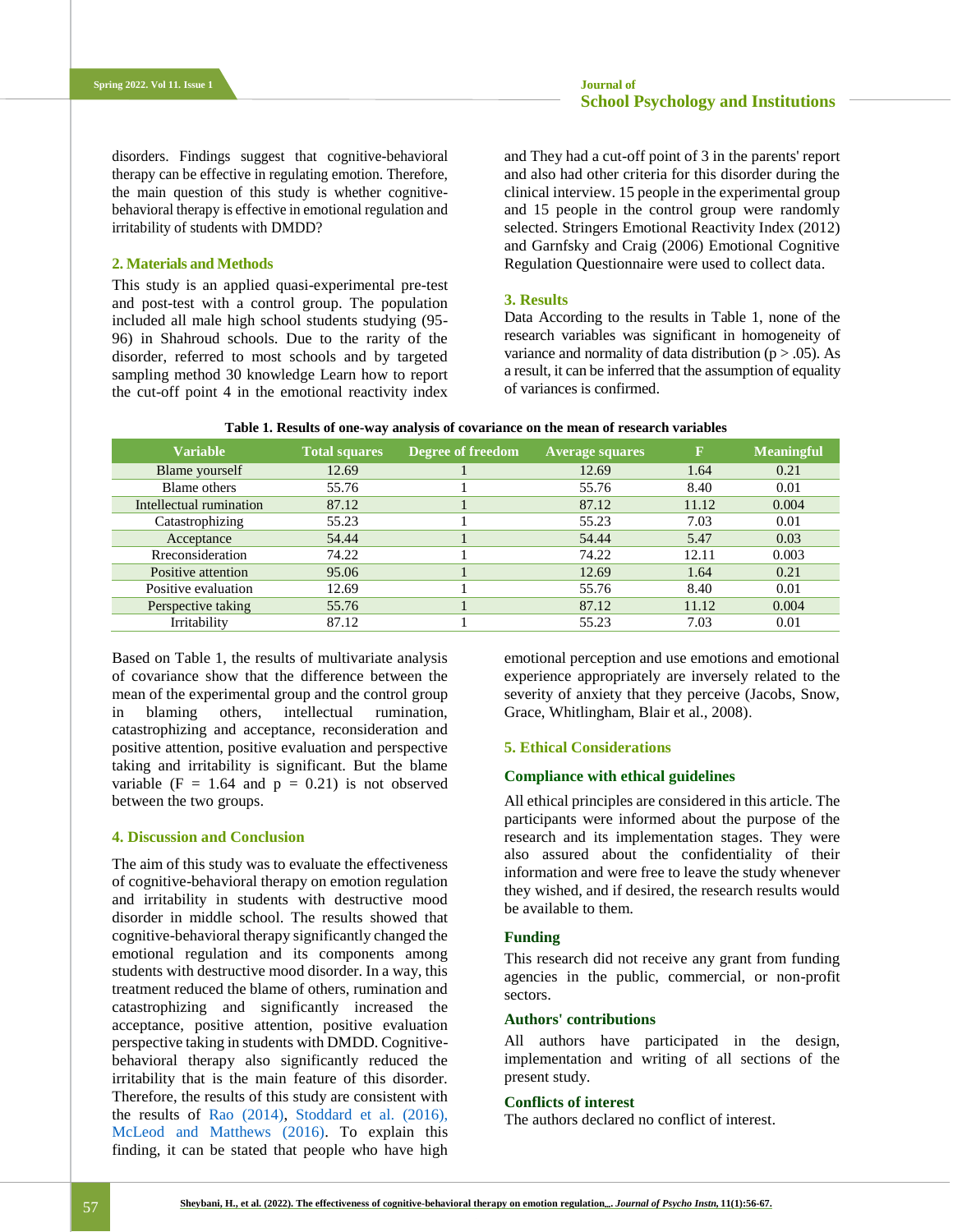# **مقاله پژوهشی**

**اثربخشی درمان شناختی رفتاری بر تنظیم هیجان و تحریکپذیری دانشآموزان مبتال به اختالل بدتنظیمی خلق مخرب**

 **[،](https://www.orcid.org/0000-0002-6333-6332) نیلوفر میکائیلی <sup>1</sup> حسین شیبانی و محمد نریمانی 2\* 3**

**.1 استادیار گروه روانشناسی، دانشگاه پیام نور، تهران، ایران**. **.2 استاد گروه روانشناسی، دانشکده علوم تربیتی و روانشناسی، دانشگاه محقق اردبیلی، اردبیل، ایران. .3 استاد گروه روانشناسی، دانشکده علوم تربیتی و روانشناسی، دانشگاه محقق اردبیلی، اردبیل، ایران.**

| <u>چکیده</u>                                                                                                                                                                                                                                                                                                                                                                                                                                                                                                                               | اطلاعات مقاله:                                                                         |
|--------------------------------------------------------------------------------------------------------------------------------------------------------------------------------------------------------------------------------------------------------------------------------------------------------------------------------------------------------------------------------------------------------------------------------------------------------------------------------------------------------------------------------------------|----------------------------------------------------------------------------------------|
| <mark>هدف:</mark> پژوهش حاضر با هدف بررسی اثربخشی درمان شناختی رفتاری بر تنظیم هیجان و تحریک¢پذیری دانشآموزان مبتلا به اختلال<br>: بدتنظیمی خلق مخرب انجام شد.                                                                                                                                                                                                                                                                                                                                                                             | تاریخ دریافت: ۱۳۹۶/۰۶/۰۹<br>تاريخ پذيرش: ١۴٠١/٠١/٠٩<br>تاريخ انتشار: ١٤٠١/٠٣/١٨        |
| <mark>روش&amp;ا:</mark> روش پژوهش حاضر از نوع نیمه آزمایشی است. با استفاده از روش نمونهگیری هدفمند، ۳۰ دانشآموز مقطع راهنمایی، که با<br>استفاده از مصاحبه تشخیصی، به عنوان افراد مبتلا به اختلال بدتنظیمی خلق مخرب تشخیص داده شده بودند، به طور تصادفی به دو گروه<br>آزمایش و کنترل گمارده شدند. آنها به ابزارهای شاخص واکنش پذیری عاطفی (استرینگرز و همکاران) و مقیاس تنظیم هیجانی(گارنفسکی<br>و کرایج) پاسخ دادند. دادهها با استفاده از روش تحلیل کوواریانس چند متغیری و با استفاده از نرم افزار SPSS-21مورد تجزیه و تحلیل<br>قرار گرفت. |                                                                                        |
| <mark>یافتهها:</mark> یافتهها نشان داد که درمان شناختی رفتاری باعث کاهش معنادار مؤلفههای منفی خودتنظیمی هیجانی؛ یعنی ملامت دیگران، نشخوار<br>فکری، فاجعهسازی و افزایش مؤلفههای مثبت تنظیم هیجانی؛ یعنی توجه مثبت، ارزیابی مثبت، توجه مجدد و پذیرش گردید(۲۰٬۰۵).<br>همچنین این روش درمانی، باعث شد که میزان تحریک پذیری گروه نمونه به میزان قابل ملاحظهای کاهش یابد.<br><mark>نتیجه گیری:</mark> میتوان نتیجه گرفت که این شیوه درمان می تواند بر تنظیم هیجانات و کاهش تحریک پذیری این بیماران مؤثر واقع شود.                                | كليدواژهها:<br>درمان شناختي رفتاري، تنظيم هيجان،<br>بدتنظيمي خلق مخرب،<br>تحريك پذيري. |

### **مقدمه**

یکی از بزرگترین دغدغههای محققان تعیین پیش بینهای اختالل 1 دو قطبی در کودکان و نوجوانان بوده است. محققان در آمریکا دریافتند که میزان اختالل دو قطبی در بچهها و نوجوانان در طی یک دهه به صورت تأسف برانگیزی افزایش پیدا کرده است که همه این عوامل سبب توجه به تثبیت کنندههای خلق و داروهای ضد روانپریشی در این زمینه شد و باعث شد که تمام بحثها به سمت پیشبینی کنندههای اختالل دو قطبی معطوف شود؛ در این میان نقش خلق تحریک پذیر 'در به وجود آمدن این اختلال برجسته شد (کریگر [و استرینگرز](#page-10-0)"، ۲۰۱۳). آیا میتوان گفت تحریکپذیری غیر دورهای نشانه تظاهرات رشدی اختالل دو قطبی است؟ برای جواب این سوال

لبینلافت<sup>6</sup>(۲۰۱۱) اصطلاح ناتنظیمی خلق شدید<sup>ه</sup> (SMD) را مطرح نمود (رائو $^3$  ۲۰۱۴). یکی از مهمترین مشکالت افراد دارای اختالل بدتنظیمی خلق مخرب٬ تحریک،پذیری^است. به نحوی که برجستهترین مشخصه این اختالل است. تحریکپذیری به عنوان تمایل به واکنش به احساسات پرخاشگرانه، تکانشگری، خصومتطلبی و رفتارهایی در 1. bipolar disorder 2. irritable mood

- 
- 3. Krieger & Stringaris
- 4. Leibenluft
- 5. severe mood dysregulation
- 6. Rao
- 7. disruptive mood disregulation disorder
- 8. irritability

**\* نویسنده مسئول: نیلوفر میکائیلی نشانی: استاد گروه روانشناسی، دانشکده علوم تربیتی و روانشناسی، دانشگاه محقق اردبیلی، اردبیل، ایران. تلفن: 31505657 )45( +98 [nmikaeili@uma.ac.ir](mailto:nmikaeili@uma.ac.ir) :الکترونیکی پست**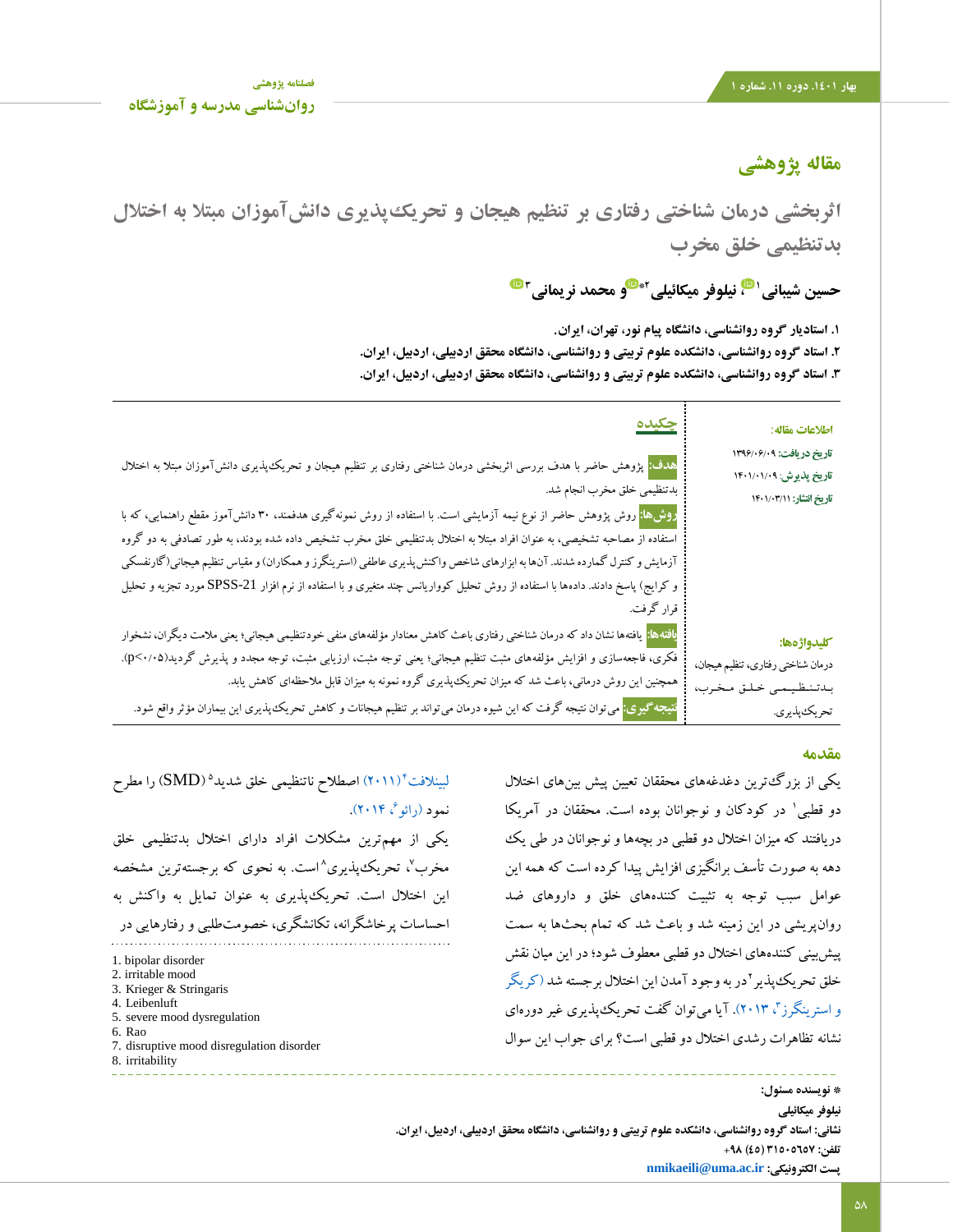ناکامی و عدم توافق تعریف شده است [\)فیدا، پاسیلو، باربارانلی،](#page-10-1)  [ترامونتانو و فونتین](#page-10-1)'، ۲۰۱۲). این سازه به طرز قابل ملاحظهای به ظرفیت تحمل ناکامی فرد و تسلط بر هیجانات و واکنش فرد هم در موقعیتهای واقعی و هم ظاهری از خطر، تجاوز و حمله اشاره دارد و به طرز قابل توجهی به درک تأثیر هر دو فرآیند تهییج ٔ و کنترل معیوب بر هیجانات در موقعیتهای تحریکآمیز و خشونتطلبانه مرتبط است. (کاپرارا، باربارانلی و زیمباردو"، ۱۹۹۶). <mark>در همین راستا</mark> [بتنکورت، تالی، بنجامین و والنتین](#page-9-1)<sup>۴</sup> (۲۰۰۶) معتقدند افراد تحریکپذیر برای عصبانی شدن مستعدترند و حتی کوچکترین تحریک را به عنوان خطا و مشکل تلقی مینمایند. تحقیقات [اکیسکال، بنازی، پروگی و ریهمر](#page-9-2)<sup>ه</sup> (۲۰۰۵) تأیید نمود که تحریکپذیری رابطه معناداری با اضطراب و افسردگی داشته که خود باعث پررنگتر شدن نقش تحریکپذیری در تشخیص اختالالت عاطفی میگردد.

یافتهها حاکی از این است که تحریکپذیری هم عالیم اختالالت برونسازی شده و هم درونسازی شده هستند [\)انجمن روانشناسی](#page-9-3)  6 آمریکا [، 2013؛ ترجمه رضاعی، 1394\(.](#page-9-3) بیان شده است که این متغیر به طور مستقلی پیشبینیکننده خودکشی است [\)پیکلز، اگالن،](#page-10-5)  [کولیشو، مسر، روتر و همکاران](#page-10-5)<sup>۷</sup>، ۲۰۱۰). نوجوانانی که دارای اختالالت روانپزشکی هستند، دارای باالترین سطح تحریکپذیری هستند. رابطه میان اختالالت برون سازی شده با تحریکپذیری، قویتر از اختالالت درونسازی شده و تحریکپذیری اس[ت](#page-10-6) (مولرانی، ملوین و تانگُ'، ۲۰۱۲). علاوه بر این، یافتهها بیان مینمایند که تحریکپذیری با اضطراب و افسردگی در آینده [\)سویج،](#page-11-1)  [ورهولتز، کاپلند، آلتوف، لیچتنشن و همکاران](#page-11-1)<sup>۹</sup>، ۲۰۱۵) و افت اقتصادی– اجتماعی (کاپلند، شاناهان، ایگر، انگولد و کاسلو``، [2014\(](#page-10-7) مرتبط است. اما در این میان درمانهای کمی برای این ویژگی )2013( بیان میکنند که <sup>11</sup> خلقی موجود است**.** [لبینالفت و استوارد](#page-10-8) سوگیری در تفسیر خصومت ۱٬ ممکن است درمان هدفی برای جوانان تحریکپذیر باشد.

تحقیقات در مورد ویژگیهای روانشناختی افراد DMDD محدود است. به خصوص در مورد تنظیم هیجانی این افراد تاکنون تحقیقی صورت نپذیرفته است. اما یافتهها حاکی از آن است که افراد تحریکپذیر مشکالت عمدهای در بر چسبگذاری هیجانات چهره ای دارند. این افراد به دلیل ارتباط با افسردگی و اضطراب حتی در تفسیر نشانههای مبهم نیز با مشکالت عمدهای مواجهند [\)مک لیود و](#page-10-3) 

متیوس "ا، ۲۰۱۲). سوگیری در تفسیر خصومت که خود نشانه ضعف در تفسیرهای هیجانی است با پدیدههای مرتبط با تحریکپذیری، مانند خشمهای موقعیتی، واکنشهای پرخاشگرانه کالمی و غیرکلامی مرتبط است (ویلکواسکی و رابینسون<sup>۱۴</sup>، ۲۰۰۸). بنابراین، مشخص میشود که افراد DMDD در تنظیم هیجان خود با مشکالت عمدهای روبهرو هستند، اما متأسفانه در مورد جزئیات آن به طور ویژه تحقیق صورت نگرفته است. اما تحقیقات مرتبط نشان میدهد که تنظیم هیجانی میتواند اختالالت روانشناختی را تحت تأثیر قرار دهد. یافتهها حاکی از این است که راهبردهای تنظیم هیجان با پریشانی روان شناختی مرتبط بوده (گارنفسکی و کرایج<sup>۱</sup>۵، ۲۰۰۶)، سازگاری بعدی را پیشبینی مینماید و تمرکز بر مهارتهای تنظیم هیجان میتواند در پیشبینی و درمان عاطفه مرتبط با مشکالت سلامت روان مؤثر واقع شود (برکینگ، ووپرمن، میر و کسپر<sup>۱۶</sup>، [2008\(.](#page-9-4) تنظیم هیجان سازگاری مثبت را پیشبینی مینماید [\)یو،](#page-11-3)  ماتسوموتو [و لیروکس](#page-11-3)<sup>۷</sup>، ۲۰۰۶) و ارزیابی مجدد به عنوان یک راهبرد تنظیم هیجان با بهزیستی و سالمت روانی باال مرتبط است ، 2002(. بنابراین، مشخص میشود که مشکالت <sup>18</sup> [\)گراس و جان](#page-10-10) تنظیم هیجانی ممکن است در افراد DMDD یکی از بزرگترین مشکالت آنها باشد که شایسته توجه ویژه است.

تحقیقات نشان داده است که راهبردهای تنظیم هیجان با پریشانی روانشناختی مرتبط بوده [\)گارنفسکی و کرایج، 2006\(](#page-10-9) و سازگاری بعدی را پیشبینی مینماید؛ همچنین تمرکز بر مهارتهای تنظیم هیجان میتواند در پیشبینی و درمان عاطفه مرتبط با مشکالت سلامت٫وان مؤثر واقعشود(برکینگ، ووپرمن، میر و کسپر°`، ۲۰۰۸). تحقیقات دیگر نیز نشان دادهاند که تنظیم هیجان سازگاری مثبت را پیشبینی مینماید )یو، ماتسوموتو و لیروکس، 2006؛ نریمانی،

1. Fida, Paciello, Barbaranelli, Tramontano & Fontaine 2. excitatory 3. Caprara, Barbaranelli & Zimbardo 4. Bettencourt, Talley, Benjamin & Valentine 5. Akiskal, Benazzi, Perugi, & Rihmer 6. american psychology association 7. Pickles, Aglan, Collishaw, Messer, Rutter & et al 8. Mulraney, Melvin & Tonge 9. Savage, Verhulst, Copeland, Althoff, Lichtenstein & et al 10. Copeland, Shanahan, Egger, Angold & Costello 11. Leibenluft & Stoddard 12. hostile interpretation bias (HIB) 13. MacLeod & Mathews 14. Wilkowski & Robinson 15. Garnefski & Kraaij 16. Berking, Wupperman, Meier, Caspar 17. Yoo, Matsumoto, LeRoux 18. Gross & John 19. Berking, Wupperman, Meier, Caspar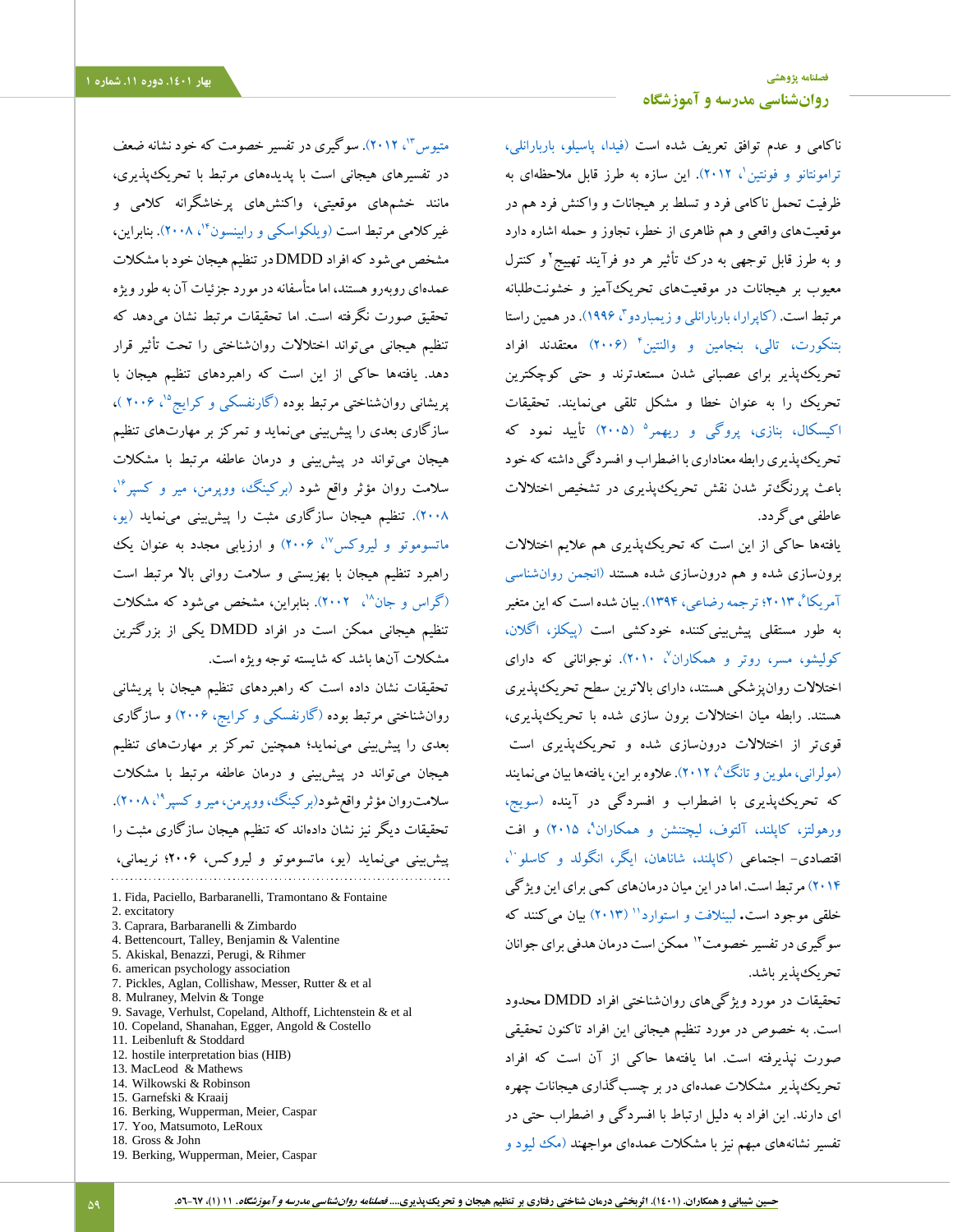# **[فصلنامه پژوهشی](http://jsp.uma.ac.ir/)**

# **[روانشناسی مدرسه و آموزشگاه](http://jsp.uma.ac.ir/)**

قضاوت در مورد حاالت مبهم صورت، در جوانان دارای اختالل بدتنظیمی خلق ایذایی انجام شد، معلوم شد که جوانان دارای اختالل بدتنظیمی خلق مخرب در مقایسه با افراد عادی گرایش بیشتری به تفسیر چهرههای مبهم، به چهرههای عصبانی داشتند تا چهرههای خوشحال. نتایج تحقیق همچنین نشان داد که در هر دو گروه جوانان سالم و دارای اختالل بدتنظیمی خلق مخرب، آموزش فعال، با تغییر در نقطه تعادل به سمت قضاوت خوشحالتر همراه است. در اختالل بدتنظیمی خلق مخرب شواهد نشان میدهد که آموزش فعال ممکن است با کاهش تحریکپذیری و تغییر در فعالیت کرتکس مدار پیشانی جانبی همراه باشد )استودارد، هارکینز، فرانک، بروتمن، پنتون ووک و همکاران<sup>۵</sup>، ۲۰۱۶).

با مطالعات ادبیات موجود در زمینه اختالل DMDD مشخص گردید که مطالعات مداخلهای در این اختالل هنوز در آغاز راه است. بنابراین، بهتر است در این زمینه پژوهشهای مدونی صورت گیرد. با توجه به مطالب مطرح شده مشخص شد که برای درمان عالیم اختالل DMDD میتوان از درمان شناختی رفتاری بهره برد. بنابراین، سؤال اصلی پژوهش حاضر این است که آیا درمان شناختی رفتاری بر تنظیم هیجانی و تحریکپذیری دانشآموزان مبتال به اختالل DMDD اثر بخش است؟

# **روش پژوهش**

پژوهش حاضر از لحاظ هدف کاربردی و از لحاظ شیوه گردآوری اطالعات، نیمه تجربی از نوع پیشآزمون و پسآزمون با گروه کنترل است.

**جامعه، نمونه و روش نمونهگیری**: جامعه آماری شامل کلیه دانشآموزان پسر دوره دوم متوسطه مشغول به تحصیل)96-95( مدارس شهر شاهرود بود که به دلیل کمیاب بودن اختالل، به اکثر مدارس مراجعه شد و به روش نمونهگیری هدفمند 30 دانشآموزی را که در شاخص واکنشپذیری عاطفی، نقطه برش 4 را در خود گزارشی و نقطه برش 3 را در گزارش والدین داشتهاند و همچنین طی مصاحبه بالینی دیگر مالکهای این اختالل را نیز دارا بودند، انتخاب و به صورت تصادفی 15 نفره در گروه آزمایش و 15 نفر در گروه گواه قرار گرفتند. برای جمعآوری دادهها از ابزار زیر استفاده شده است:

عباسی، ابوالقاسمی و احدی، 1392( و ارزیابی مجدد بهعنوان یک راهبرد تنظیم هیجان با بهزیستی و سالمت روانی باال مرتبط است )گراس و جان، 2002(.

در مورد اختالل DMDD تحقیقات مداخلهای به ندرت صورت گرفته است. بیشتر اطالعات در این زمینه نیز ناشی از توجه تحقیقات به اختالل SMD است که خود به عنوان پایه تشخصی اختالل DMDD مطرح شده است. شواهد نشان میدهد که نه تنها در ایران، بلکه در سایر کشورها تحقیقی با این موضوع انجام نگرفته و حال حاضر درمان ویژهای برای آن وجود ندارد )کریگر و استرینگرز، 2013(. اما با توجه به اینکه عالیم اختالل DMDD در سایر اختالالت نیز وجود دارد، میتوان از درمانهای مرسوم برای کاهش این عالیم استفاده کرد. درمان شناختی رفتاری به عنوان یک درمان فراگیر توانسته است شدت بسیاری از عالیم مشکلزا را در اختالالت روانی کاهش دهد. یافتهها حاکی از این است که درمان شناختی رفتاری می تواند در تنظیم هیجان مؤثر واقع شود. پژوهشهای بسیاری نشان داده اند که ً مداخله شناختی- رفتاری مبتنی بر مدیریت خشم ْ، باعث کاهش معناداری در شدت خشم کودکان و نوجوانان دارای اختالل رفتاری و بیاعتنایی مقابلهای شده و همچنین بهبود معناداری را در مقابلههای شناختی، رفتاری و کنترل خشم آنها بهوجود میآورد. آموزش مهارتهای حل مسأله که یکی دیگر از تکنیکهای شناختی- رفتاری است، در درمان کودکان و نوجوانان دارای اختالل بیاعتنایی مقابلهای منجر به کاهش رفتارهای نامناسب این گروه شده است. پژوهشها نشان میدهد که نوجوانان بیش از کودکان از این روشها بهره میبرند و این شاید به دلیل رشد گستره شناختی آنان باشد (کازدین'، ۲۰۰۲). فیندلر و همکاران دریافتند که آموزش کنترل خشم، به عنوان یک رویکرد شناختی-رفتاری، رفتار مخرب را کاهش میدهد و خودکنترلی را در نوجوانان پرخاشگر در موقعیتهای مختلف بهبود میبخشد (هوقتون<sup>۳</sup> ،۲۰۰۸). مداخلات رفتاری و دیگر رواندرمانیها در اختالل بدتنظیمی خلق مخرب مخصوصاً به دلیل نقایص آنها در جنبههای اجتماعیشان باید در نظر

گرفته شو[د](#page-9-5) (کوپلند، انگلد، کاستلو و ایگر<sup>ام</sup>، ۲۰۱۳). اطالعات مدونی در زمینه مداخالت رفتاری و رواندرمانی در زمینه اختالل بدتنظیمی خلق مخرب وجود ندارد. تنها در یک پژوهش مداخلهای اختالل نافرمانی مقابلهای، مداخالت والدین بر اساس تکنیکهای وبستر و استراتون در آنهایی که ویژگی عمده آنها اختالل در نظم هیجانی بود مفیدتر از آنانی که دارای تظاهرات و ویژگی لجبازی بودند، بود. در تحقیق دیگر که بر روی گرایش به

<sup>1.</sup> Anger management

<sup>2.</sup> kazdin

<sup>3.</sup> Houghton

<sup>4.</sup> Copeland, Angold, Costello, Egger

<sup>5.</sup> Stoddard, Harkins, Frank, Brotman, Penton-Voak & et al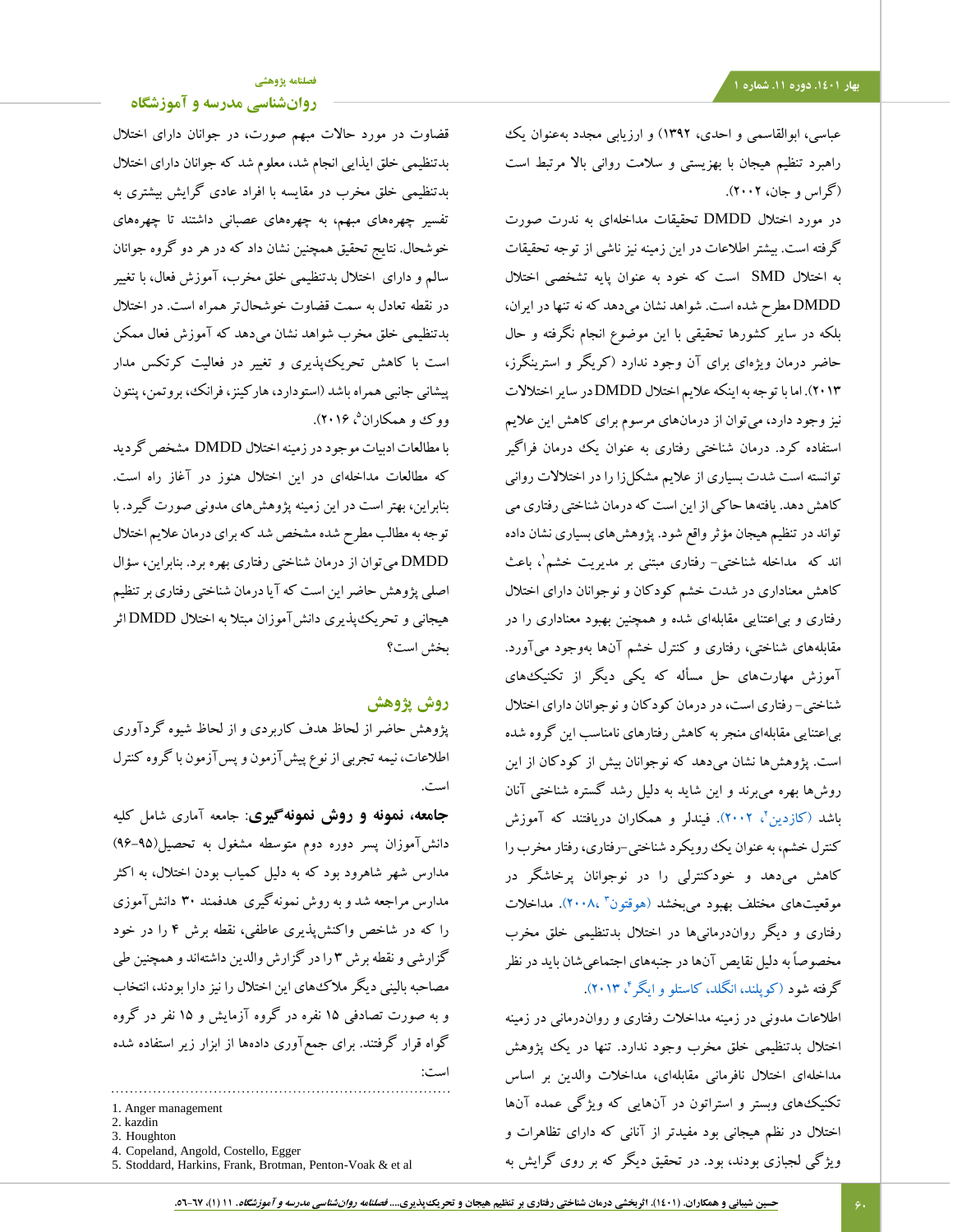**[فصلنامه پژوهشی](http://jsp.uma.ac.ir/) بهار .1401 دوره .11 شماره 1 [روانشناسی مدرسه و آموزشگاه](http://jsp.uma.ac.ir/)**

> **1 شاخص واکنشپذیری عاطفی :** این مقیاس توسط [استرینگرز،](#page-11-4)  [گودمن، فریدناندو، رازدان، مورر و همکاران](#page-11-4)<sup>۲</sup> در سال ۲۰۱۲ برای بررسی تحریکپذیری در کودکان و نوجوانان ساخته شد. ضریب پایایی این پرسشنامه را سازندگان این مقیاس با استفاده از محاسبه آلفای کرونباخ در نمونه آمریکایی 0/88 و در نمونه بریتانیایی 0/90 گزارش کردند. عالوه بر پایایی، روایی این مقیاس با استفاده از چند روش روایی شامل روایی همگرا و سازه استفاده شد. با تحلیل روایی همگرا مشخص گردید که پرسشنامه مذکور همبستگی معنی داری با افسردگی، اضطراب و استرس دارد. به نحوی که DSM-5 فرم بیمار گونه تحریکپذیری را جزء اختالالت خلقی طبقهبندی کرده است (انجمن روانپزشکی آمریکا، ۲۰۱۳، ترجمه رضاعی، ۱۳۹۴). مولرانی 3 و همکاران در سال 2014 با استفاده از تحلیل آر اُ سی )ROC) نمره برش 4 را برای این مقیاس معرفی نمودند و بیان کردند که تحریکپذیری، پیشبینیکننده عمومی برای آسیب روانی در نوجوانان است. آنها بیان کردند که وقتی که این مقیاس توسط والدین تکمیل میشود، نمره برش 3 برای آن در نظر گرفته میشود. در پژوهش پیشین نیز ویژگیهای روانسنجی این مقیاس، با استفاده از روش تحلیل عاملی تأییدی مورد تأیید قرار گرفته است [\)شیبانی،](#page-9-6)  [میکائیلی و نریمانی، 1396\(.](#page-9-6)

> **4 پرسشنامه تنظیم شناختی هیجان :** این پرسشنامه را گارنفسکی و کرایج در سال 2006 ساختهاند و 18 سؤال دارد که شامل 9 راهبرد،

پذیرش، توجه مثبت، توجه مثبت به ارزیابی، بازارزیابی مجدد، برنامهریزی، مقصر دانستن خود، مقصر دانستن دیگران، نشخوار فکری و فاجعه سازی است. سؤاالت بر روی یک مقیاس پنج درجه- ای لیکرت، از تقریباً هرگز تا تقریباً همیشه پاسخ داده میشود. ضریب آلفای کرونباخ برای خرده مقیاسها از 0/73 تا 0/80 و ضریب پایایی بازآزمایی( بعد از ۵ ماه) برای خورده مقیاسها از ۰/۴۱ تا ۰/۵۹ به دست آمده است. ضریب همبستگی این پرسشنامه با مقیاس افسردگی 0/38 و با مقیاس اضطراب 0/33 گزارش شده است )گارنفسکی و کرایج، 2006(. [حسنی \)1390\(](#page-9-7) نسخه فارسی پرسشنامه تنظیمشناختی هیجان در فرهنگ ایرانی را مورد هنجاریابی قرار داد. در این پژوهش اعتبار مقیاس بر اساس روشهای همسانی درونی ) با دامنه الفای کرونباخ1/8 $\cdot$ 76 تا ۰/۹۲) و بازآزمایی ( با دامنه همبستگی ۵۱/۰ تا 0/77( و روایی این پرسشنامه از طریق تحلیل مؤلفه اصلی با استفاده از چرخش واریماکس، همبستگی بین خرده مقیاسها ) با دامنه همبستگی 0/32 تا 0/67( و روایی مالکی مطلوب گزارش شده است. پایایی پرسشنامه تنظیم شناختی هیجان گارنفسکی و کرایج در پژوهش [قاسم پور\)1391\(](#page-9-8) با استفاده آزمون الفای کرونباخ 0/74 گزارش شده است.

1. the affective reactivity Index

- 2. Stringaris, Goodman, Ferdinando, Razdan, Muhrer et al
- 3. receiver Operating Characteristic

4. cognitive emotion regulation

| اهم اقدامات صورت گرفته                                                                                                                                                                                                                        | جلسات           |
|-----------------------------------------------------------------------------------------------------------------------------------------------------------------------------------------------------------------------------------------------|-----------------|
| معارفه: آشنا شدن آزمودنیها با یکدیگر و با پژوهشگر– توضیح درباره اهداف پژوهش– تعیین تاریخ جلسهها–بیان مقررات و اصول جلسهها–<br>اهمیت رعایت نظم در شرکت کردن و مشارکت در بحثهای جلسهها.                                                         | جلسه اول        |
| آموزش شناخت احساسات و انواع هیجانات مثبت و منفی، آشنایی و شناخت هیجان خشم، شناسایی مفهوم خشم و خشونت و ارتباط این دو.                                                                                                                         | ۔<br>جلسه دوم   |
| آموزش و بررسی علتهای ایجاد خشم و شناسایی برچسب ها و القاب منفی خشم برانگیز و اشکال مختلف بروز خشم.                                                                                                                                            | جلسه سوم        |
| آموزش و شناسایی نشانههای جسمانی، فکری، ذهنی و رفتاری خشم. شناسایی اندیشه های خشم برانگیز، باورهای منفی و تفسیرهای نادرست<br>که خشمگین شدن را موجب میشوند.                                                                                     | ۔<br>جلسه چهارم |
| آموزش و آشنایی با پیامدهای پرخاشگری و خشونت و اهمیت و فایده کنترل و مدیریت خشم و اهمیت خودکنترلی و آشنایی با تکنیک&ای<br>حل تعارض و حل مسائل اجتماعی.                                                                                         | جلسه پنجم       |
| ارزیابی موقعیت خشم برانگیز و تحلیل موقعیت و آموزش روش ABC و مهارت حل مسأله در برخورد با موقعیت خشم برانگیز.                                                                                                                                   | ۔<br>جلسه ششم   |
| دانشآموزان یک نقشه از فعالیتهای مختلف در پیش بینی تجربه خشم را طرحریزی کرده و روشهای مؤثر برای گفتن احساسشان را با بیان<br>این جمله که " من احساس می کنم" میآموزند.                                                                           | ۔<br>جلسه هفتم  |
| دانشآموزان در قبال آنچه که یاد گرفتهاند جایزه و پاداش دریافت کرده، در مورد مدیریت خشم و مهارتهایی که کسب نمودهاند بحث<br>کرده و دانش خود را در این زمینه به طور عملی به اجرا گذاشتند. در پایان نیز درباره شیوههای حفظ تغییرات رخ داده بحث شد. | جلسه هشتم       |

#### **جدول .1 محتوی جلسات درمان شناختی رفتاری**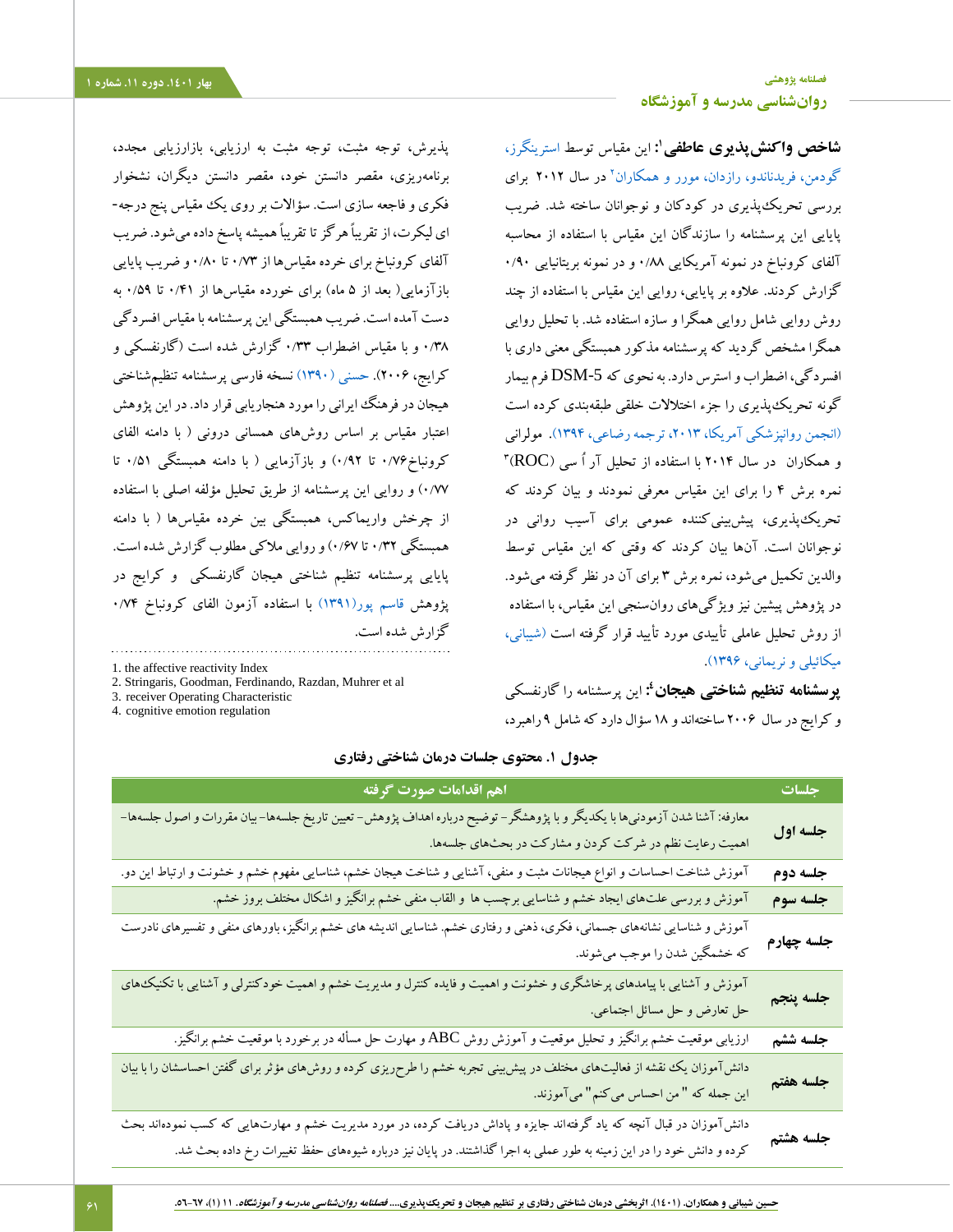## **بهار .1401 دوره .11 شماره 1**

**[فصلنامه پژوهشی](http://jsp.uma.ac.ir/)**

**[روانشناسی مدرسه و آموزشگاه](http://jsp.uma.ac.ir/)**

**روش اجرا:** در ابتدا جلسه توجیهی در ارتباط با نحوه انجام کار و اهداف پژوهش برگزار شد. پس از انتخاب دو گروه آزمودنی ) گروه آزمایش و کنترل)، ابتدا برای هر دو گروه پیش آزمون انجام گرفت سپس برای گروه آزمایش، درمان شناختی رفتاری در طی 8 جلسه 90 دقیقهای ارائه شد و پس از اتمام آموزش، بر روی هر دو گروه پس آزمون انجام گرفت و نهایتاً دادهها جمعآوری شد. الزم به ذکر است محتوای هر جلسه شامل مرور و بررسی تکالیف جلسه قبل، گفتگو، بحث و تمرین و دادن تکالیف برای جلسه آینده بود. اطالعات گردآوری شده از طریق آزمونهای تحلیل کواریانس چند متغیره )

مانکوا) در نرم افزار SPSSتحلیل شد.

## **یافتهها**

در این پژوهش تعداد ۳۰ دانشآموز دوره دوم متوسطه ( پسر) در دو گروه ( ۱۵ نفر در گروه آزمایش و ۱۵ نفر گروه گواه) قرار داده شدند. نتایج نشان داد میانگین و انحراف معیار سن دانشآموزان دارای اختالل بدتنظیمی خلق مخرب در گروه آزمایش 1/34 ± 14/02 و گروه کنترل 1/14 ± 14/68 بود. میانگین و انحراف معیار معدل، برای گروه آزمایش 1/32 ± 16/02 و گروه کنترل 14/93 ± /12 3 به دست آمد.

| ِیس آزمون                 |                                 | پیش آزمون                         |                                   | گروه   | متغیرهای پژوهش |  |
|---------------------------|---------------------------------|-----------------------------------|-----------------------------------|--------|----------------|--|
| <b>SD</b>                 | M                               | <b>SD</b>                         | M                                 |        |                |  |
| Y/YY                      | $\Lambda/\Delta \Upsilon$       | F/FF                              | 1.79                              | آزمايش | ملامت خود      |  |
| $\mathbf{r}/\mathbf{q}$ . | 1.199                           | $Y/\Lambda$                       | 11/Y                              | كنترل  |                |  |
| Y/VV                      | 9/19                            | $\mathbf{r}/\mathbf{A}\mathbf{r}$ | 17/78                             | آزمايش |                |  |
| $\mathbf{r}/\mathbf{r}$   | 17/17                           | $Y/Y\wedge$                       | 11/49                             | كنترل  | ملامت دیگران   |  |
| T/T                       | 11/TT                           | $\Delta/1V$                       | $\mathcal{N}(\Lambda)$            | آزمايش |                |  |
| $\mathbf{r}/\mathbf{r}$   | 1F/1T                           | Y/VV                              | 14/19                             | كنترل  | نشخوار فكرى    |  |
| $\mathbf{r}/\mathbf{A}$   | $\mathcal{N} \cdot \mathcal{F}$ | 9/8 <sub>A</sub>                  | $\mathcal{W}/\mathcal{P}$         | آزمايش |                |  |
| $\mathbf{r}/\mathbf{r}$   | 14.9                            | F/TY                              | 1777                              | كنترل  | فاجعه سازي     |  |
| $f(\cdot)$                | 14.9.                           | F/19                              | 9/7.                              | آزمايش |                |  |
| Y/99                      | 1.199                           | T/91                              | 9/TT                              | كنترل  | يذيرش          |  |
| Y/X                       | 14/99                           | $f/\Lambda$                       | 1.70                              | آزمايش |                |  |
| Y/Y                       | 11/49                           | T/91                              | 1.79                              | كنترل  | توجه مجدد      |  |
| $f/\cdot f$               | 14/9                            | $F/ \Lambda r$                    | $\Lambda/9$ ۳                     | آزمايش |                |  |
| $\mathbf{r}/\mathbf{v}$   | 9/9.                            | T/Y                               | 9/19                              | كنترل  | توجه مثبت      |  |
| T/FQ                      | 1F/TT                           | f/Vf                              | 1.11                              | آزمايش |                |  |
| $Y/Y$ ۹                   | $\mathcal{L}$                   | Y/Y                               | $\mathcal{N} \cdot / \mathcal{N}$ | كنترل  | ارزیابے مثبت   |  |
| $\Delta/\Upsilon V$       | 10/19                           | $\Delta/\Upsilon$ 9               | 11/49                             | آزمايش |                |  |
| F/TY                      | 11/7                            | T/V                               | 1.79                              | كنترل  | ديدگاه گيري    |  |
| Y/YY                      | $\Delta/\mathfrak{F}$ .         | $1/\Lambda$ ۴                     | 9/9.                              | آزمايش |                |  |
| $1/\tau\tau$              | $\Lambda/9$ ۳                   | 1/FQ                              | $9/\mathfrak{F}$                  | كنترل  | تحريك يذيري    |  |

# **جدول .2 میانگین و انحراف معیار متغیر ی پژوهش در دو گروه آزمایش و کنترل**

معنادار نشدند)0/05<p). در نتیجه میتوان چنین استنباط کرد که فرض تساوی واریانسها مورد تأیید است.

برای استفاده از تحلیل کواریانس از آزمون همگنی واریانس و نرمال بودن توزیع داده استفاده شد. با توجه به نتایج بهدست آمده هیچ یک از متغیرهای تحقیق در همگنی واریانس و نرمال بودن توزیع داده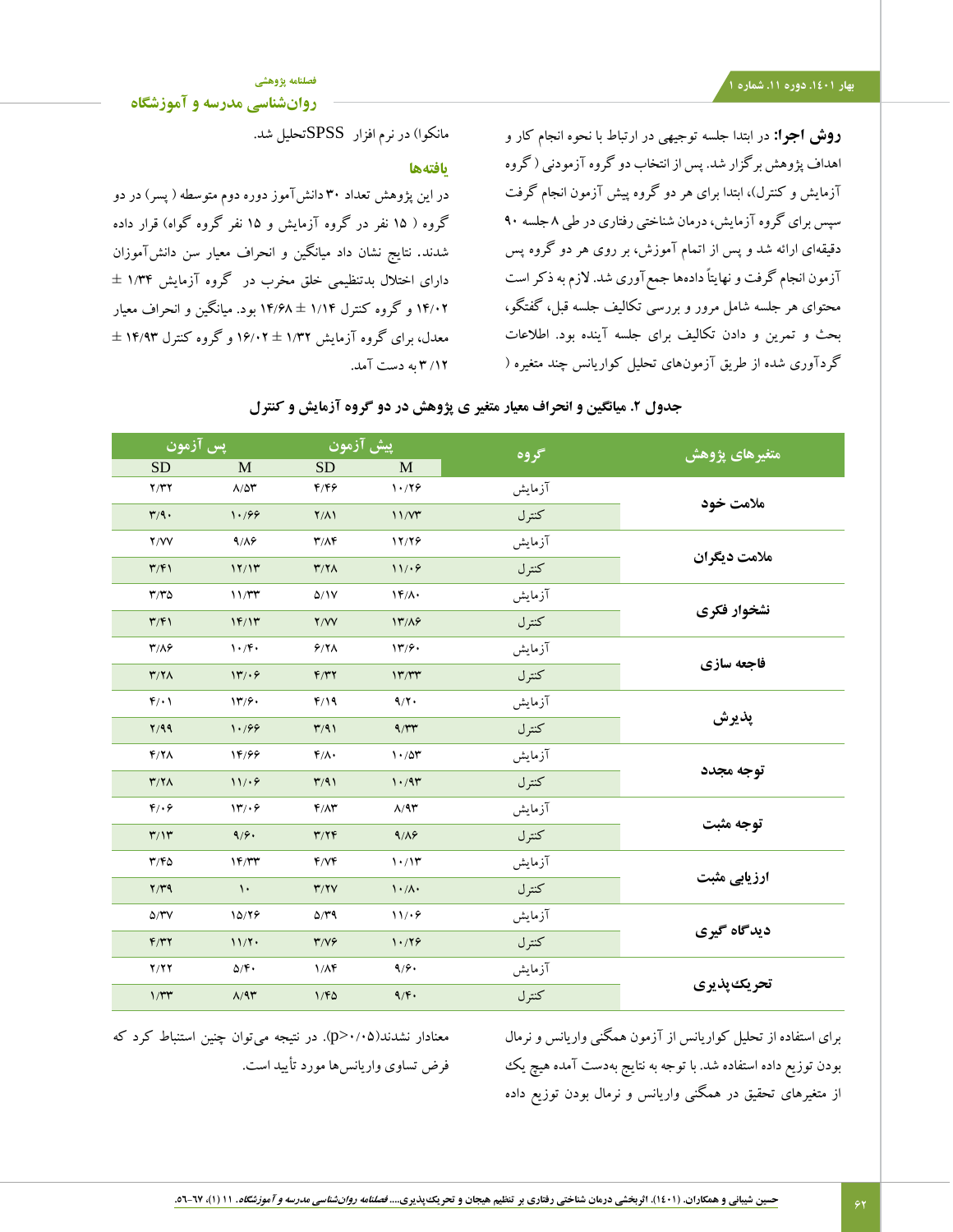**[فصلنامه پژوهشی](http://jsp.uma.ac.ir/) [روانشناسی مدرسه و آموزشگاه](http://jsp.uma.ac.ir/)**

**بهار .1401 دوره .11 شماره 1**

l

## **جدول .3 خالصه نتایج تحلیل کوواریانس چند متغیری در گروه آزمایش و کنترل**

| <b>Eta</b>                             | Ď                                  | df | F     | ارزش                | متغير             |
|----------------------------------------|------------------------------------|----|-------|---------------------|-------------------|
| $\cdot$ / $\vee$ $\uparrow$ $\uparrow$ | $\langle \cdot/\cdot\cdot\rangle$  |    | 1F/17 | .49                 | اثر پیلای         |
| $\cdot$ /VF)                           | $\langle \cdot/\cdot\cdot\rangle$  |    | 14/12 | $\cdot$ / $\cdot$ 6 | لامبداي ويلكز     |
| $\cdot$ / $\vee$ $\uparrow$ $\uparrow$ | $\langle \cdot/\cdot\cdot \rangle$ |    | 1F/17 | 10/91               | اثر هوتلينگ       |
| $\cdot$ /VF)                           | $\langle \cdot/\cdot\cdot \rangle$ |    | 14/12 | 10/91               | بزرگترین ریشه روی |

همانطور که در جدول 3 مشاهده شد، تمامی اثرات مورد بررسی معنادار شدند؛ بنابراین، مشخص میشود که حداقل در یکی از متغیرهای مورد بررسی تفاوت معناداری بین دو گروه وجود دارد.

بنابراین، برای بررسی تفاوت میان متغیرها از آزمون تحلیل F استفاده شد که در جدول 4 قابل مشاهده است.

| $\mathbf{p}$                      | $\mathbf F$                         | <b>MS</b>                                  | df | <b>SS</b>          | متغير        |
|-----------------------------------|-------------------------------------|--------------------------------------------|----|--------------------|--------------|
| $\cdot$ /۲۱                       | 1/99                                | 17/99                                      |    | 17/99              | ملامت خود    |
| $\cdot$ / $\cdot$                 | $\Lambda/\mathfrak{F}$              | $\Delta\Delta/\mathrm{V}\hat{\mathcal{F}}$ |    | $\Delta\Delta/V$   | ملامت دیگران |
| $\cdot/\cdot\cdot f$              | 11/17                               | $\Lambda V/\Gamma$                         |    | $\Lambda V/\Gamma$ | نشخوار فكرى  |
| $\cdot/\cdot$                     | $V/\cdot \tau$                      | $\Delta\Delta/\Upsilon\Upsilon$            |    | $\Delta\Delta/77$  | فاجعه سازي   |
| $\cdot/\cdot$ ۳                   | $\Delta$ /FV                        | $\Delta F/FF$                              |    | $\Delta F/FF$      | پذيرش        |
| $\cdot/\cdot\cdot$ ۳              | 17/11                               | YF/YY                                      |    | Yf/Y               | توجه مجدد    |
| $\cdot/\cdot\cdot\mathsf{Y}$      | 17/09                               | 90/67                                      |    | 90/67              | توجه مثبت    |
| $\cdot/\cdot\cdot$                | 1V/1A                               | 115/17                                     |    | 117/17             | ارزیابی مثبت |
| .1.9                              | 9/09                                | 91/9V                                      |    | 91/9V              | دیدگاه گیری  |
| $\langle \cdot/\cdot\cdot\rangle$ | $\mathbf{r} \cdot \mathbf{0} \cdot$ | $V1/\mathbf{r}$                            |    | $V1/\mathbf{r}$    | تحريك پذيري  |

# جدول **٤. نتایج حاصل از تحلیل کواریانس یک راهه بر** میانگین متغیرهای پژوهش

بر اساس مندرجات جدول 4 مشخص میگردد که نتایج تحلیل کورایانس چند متغیری نشان میدهد که تفاوت میانگین گروه آزمایش گروه کنترل در مالمت دیگران )8/40 =F و 0/01=P)، نشخوار فکری )11/12 =F و 0/004=P)، فاجعه سازی )7/03=F و  $F = \frac{P = \frac{1}{2}P - P}$ و پذیرش  $F = \frac{D(Y)}{T}$ و ۳)، توجه مجدد (۱۲/۱۱=F و 0/003=P )و توجه مثبت )12/56 =F و 0/002=P)، ارزیابی مثبت )17/18=F و 0/001=P )و دیدگاه گیری )9/54 =F و 0/03=P ) و تحریکپذیری )30/60 =F و 0/03<P ) معنی دار بود. اما متغیر مالمت خود)1/64=F و 0/21=P )بین دو گروه تفاوتی مشاهده نگردید.

### **بحث و نتیجهگیری**

هدف از انجام این پژوهش بررسی اثربخشی درمان شناختی رفتاری بر تنظیم هیجان و تحریکپذیری، دانشآموزان مبتال به اختالل بدتنظیمی خلق مخرب در مقطع راهنمایی بود. یافتهها نشان داد که درمان شناختی رفتاری به طور معناداری باعث تغییر در تنظیم هیجانی

و مؤلفههای آن در میان دانشآموزان با اختالل بدتنظیمی خلق مخرب شد. به نحوی که این درمان باعث کاهش مالمت دیگران، نشخوار فکری، فاجعهسازی در دانشآموزان شد و به میزان قابل توجهی پذیرش، توجه مثبت، ارزیابی مثبت دیدگاهگیری دانشآموزان مبتال به اختالل DMDD را افزایش داد. همچنین درمان شناختی رفتاری باعث کاهش معنادار تحریکپذیری که مشخصه اصلی این اختالل است گردید. بنابراین، نتایج این پژوهش با نتایج پژوهشهای رائو(۲۰۱۴)، استودارد و همکاران، (۲۰۱۶)، مکلیود و متیوس (۲۰۱۶) کاپلند، انگلد، کاستلو و ایگر، (۲۰۱۳)، روی، لوپز و کلاین'، [\)2014\(](#page-10-13) همسو است. برای تبیین این یافته میتوان بیان داشت که افرادی که درک هیجانی باالیی دارند و از هیجانات و تجربه هیجانی به نحو مناسبی استفاده میکنند با شدت اضطرابی که درک میکنند رابطه معکوسی دارد [\)جاکوبز، اسنو، گریسی، ویتیلینگام، بلیر و](#page-10-14)  همکاران پ $\lambda$ ۲۰۰۸).

<sup>1.</sup> Roy, Lopes & Klein

<sup>2.</sup> Jocobs, Snow, Geraci, Vythilingam, Blair et al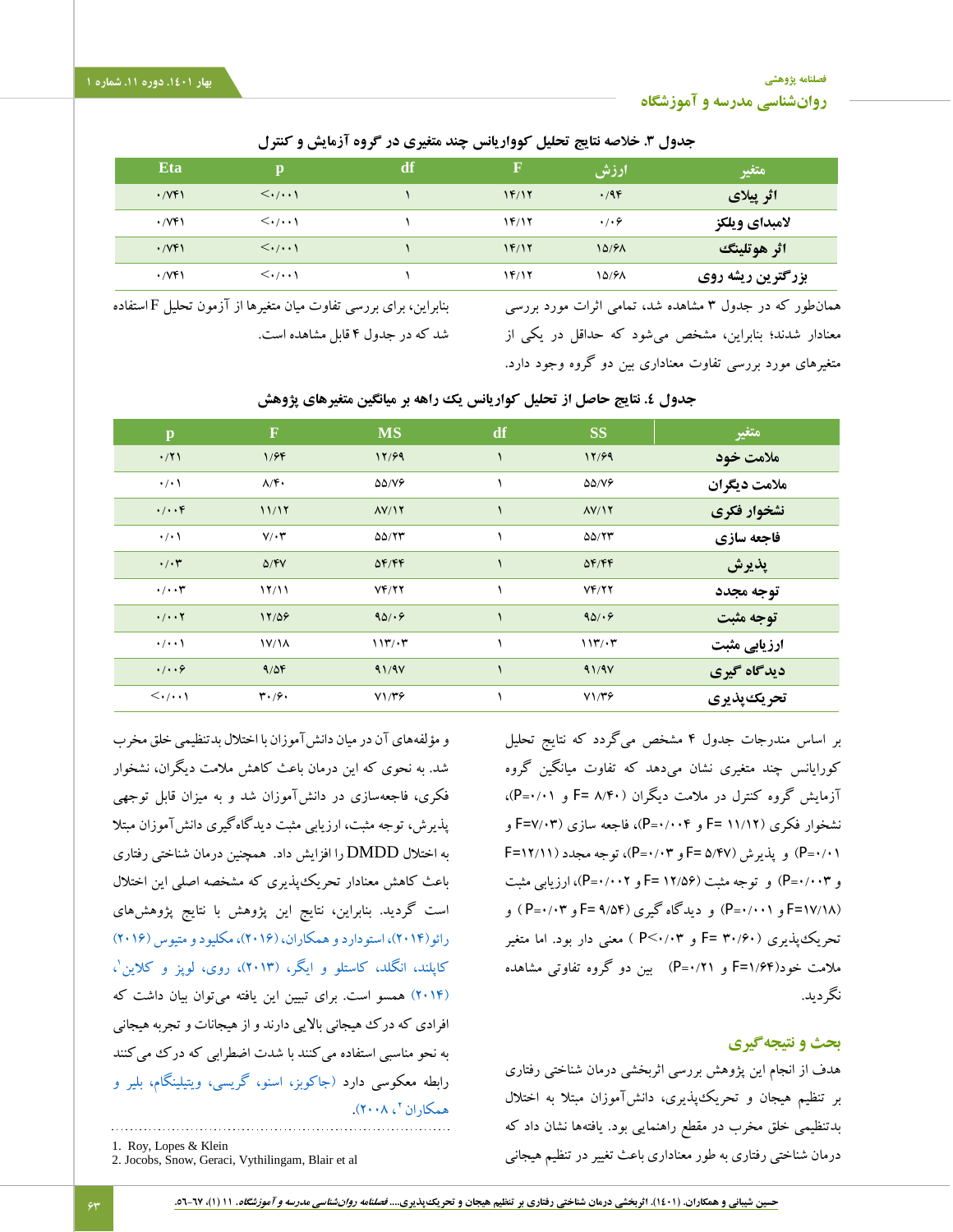از آنجا که DMDD تشخیص جدیدی است بیشتر دستورالعملهای بالینی منطقی در خصوص درمان آن از کار بر روی اختالالتی که تظاهرات بالینی مشترکی با آن دارند از قبیل SMD، اختالل نقص 1 توجه فزونکنشی )ADHD) ، اختالل نافرمانی مقابلهجویانه )ODD( 2 یا رفتارهای پرخاشگرانه ناشی میشود )روی، لوپز و کالین، 2014(. در واقع، در حال حاضر، هیچ درمان اختصاصی برای 3 DMDD یا SMD وجود ندارد )کریگر [و استرینگرز، 2013؛](#page-10-0) توریان، لبوف، بریتون، کوهن، گیگناک و لابل ٔ، ۲۰۱۵) بنابراین، از یافتههای مرتبط برای تببین این نتایج استفاده گردید.

یافتهها نشان میدهد که در افراد DMDD مشکالت هیجانی بسیاری وجود دارد. آنها در شناسایی هیجانات چهرهای نیز مشکل دارند. تفسیر بسیاری از نشانهها در این افراد مشکل است )مکلیود و متیوس، 2012(. بزرگترین مشکل آنها در تفسیر خصومت است؛ زیرا این افراد به شدت تحریکپذیرند به همین دلیل در این موقعیتها نمیتوانند به خوبی عمل نمایند. لذا درمان شناختی رفتاری به دلیل تأکید بر فرآیندهای شناختی و تغییر افکار و نگرش افراد میتواند هیجان این افراد را تنظیم نماید. به همین دلیل در این پژوهش نیز درمان شناختی رفتاری باعث کاهش مالمت دیگران در این افراد شد. مالمت کردن دیگران باعث میشود که افراد نتوانند منطق الزم را برای بررسی مشکالت بهکار گیرند، لذا با تغییر شناختهای غیر منطقی، میزان مالمت کردن دیگران در گروه آزمایش کاهش یافت. همچنین نشخوار فکری فاجعهسازی با درمان شناختی رفتاری در این افراد کاهش یافت. بنابراین، میتوان چنین مطرح کرد که درمان شناختی رفتاری از فاجعهسازی جلوگیری میکند و میزان تفکرات بینتیجه و غیرمنطقی را کاهش میدهد. این درمان با افزایش پذیرش مشکالت، توجه و ارزیابی مثبت و توجه مجدد نسبت به مسایل سعی در بهتر شدن هیجانات افراد دارای اختالل بینظمی خلق مخرب دارد. درمان شناختی رفتاری با تغییر نگرش در زمینه پرخاشگری و تحریکپذیری باعث میشود که افراد منطقیتر باشند و با صورت تحریکپذیر به حوادث پاسخ ندهند. همین عامل باعث گردید که میزان تحریکپذیری گروه آزمایش به میزان قابل توجهی کاهش یابد.

در یک پژوهش مداخلهای در خصوص اختلال نافرمانی مقابلهای، مداخلات در سطح والدین بر اساس تکنیکهای وبستر-استراتون<sup>۵</sup>در کودکانی که ویژگی عمده آنها اختالل در نظم هیجانی بود مفیدتر از کودکانی بود که دارای تظاهرات و ویژگی لجبازی بودند. در تحقیق دیگری در رابطه با قضاوت در خصوص حاالت مبهم چهره

### **[فصلنامه پژوهشی](http://jsp.uma.ac.ir/)**

**[روانشناسی مدرسه و آموزشگاه](http://jsp.uma.ac.ir/)**

در افراد با DMDD، معلوم شد که این افراد در مقایسه با افراد عادی گرایش بیشتری به تفسیر چهرههای مبهم به عنوان چهرههای عصبانی داشتند. نتایج تحقیق همچنین نشان داد که در هر دو گروه جوانان سالم و DMDD، آموزش فعال، با ایجاد تغییر در نقطه تعادل منجر به قضاوتهای خوشحالتر میشود. در واقع، آموزش فعال ممکن است با کاهش تحریکپذیری و تغییر در فعالیت کورتکس مدار پیشانی جانبی همراه باشد (استودارد و همکاران، ۲۰۱۶)[. اسکات و اوکانر](#page-11-6)<sup>۶</sup> [\)2012\(](#page-11-6) بیان میکنند از آنجا که مداخالت در سطح والدین اثرات مفیدی برای کودکان با ODD دارد ممکن است برای کودکان با تحریکپذیری نیز مناسب باشد. در واقع، مداخالت روانشناختی متعددی که بر فرزندپروری مثبت تمرکز میکنند در خصوص کودکان کارآمد نشان داده شدهاند [\)اسکات راساتو، کورل،](#page-11-7)  [پاپادوپولوس، چیت، کریستال و همکاران](#page-11-7)<sup>، ۲</sup>۰۱۲). اما در نوجوانان این درمانها با محدودیتهایی روبهرو هستند و درمانهای شناختی رفتاری مختص هر مراجع، توصیه شده است )روی و همکاران، 2014(. اخیرا نیز یک مداخله رفتاری جدید با هدف تنظیم خلق نویدهایی را در کودکان با SMD و ADHD نشان داده است (واکسمونسی، ویمبز، پارسیو، بلین، واسکوباش و همکاران^، ۲۰۱۳). در واقع، مداخالت رفتاری مخصوصا به دلیل نقایص افراد با DMDD در جنبههای اجتماعیشان باید در نظر گرفته شود )کاپلند و همکاران، 2013(. همچنین میتوان چنین تبیین کرد که از لحاظ زیست شیمایی درمانهایی که در اثر ترکیب با روان درمانی انجام شده است نشان میدهد که ترکیب مدیریت رفتاری و متیلفنیدیت ْ در ۳۳ کودک با ADHD و SMD و 68 کودک فقط با ADHD مورد بررسی قرار گرفت که نشاندهنده بهبود بدتنظیمی خلقی در آنها بود (واکسمانسکی، پلهام، ناگی، کامینگز، اکانر و همکاران ۱، ۲۰۰۸). از محدودیتهای عمده این پژوهش، نبود پژوهشهای درمانی مختص به اختاللDMDD ؛ بنابراین، از سایر تببینهای مرتبط با این اختالل استفاده گردید. پیشنهاد میشود که این درمان درکنار درمانهای دارویی مورد استفاده قرار گیرد تا نتایج بهتری از درمان

حاصل شود.

- 4. Tourian, LeBoeuf, Breton, Cohen, Gignac & Labelle
- 5. Webster-Stratton
- 6. Scott & O'Connor
- 7. Scotto Rosato, Correll, Pappadopulos, Chait, Crystal & et al
- 8. Waxmonsky, Wymbs, Pariseau, Belin, Waschbusch & et al
- 9. Methylphenidate
- 10. Waxmonsky, Pelham, Gnagy, Cummings, O'Connor & et al

<sup>1.</sup> Attention Deficit Hyperactivity Disorder (ADHD)

<sup>2.</sup> Oppositional Defiant Disorder (ODD)

<sup>3.</sup> Krieger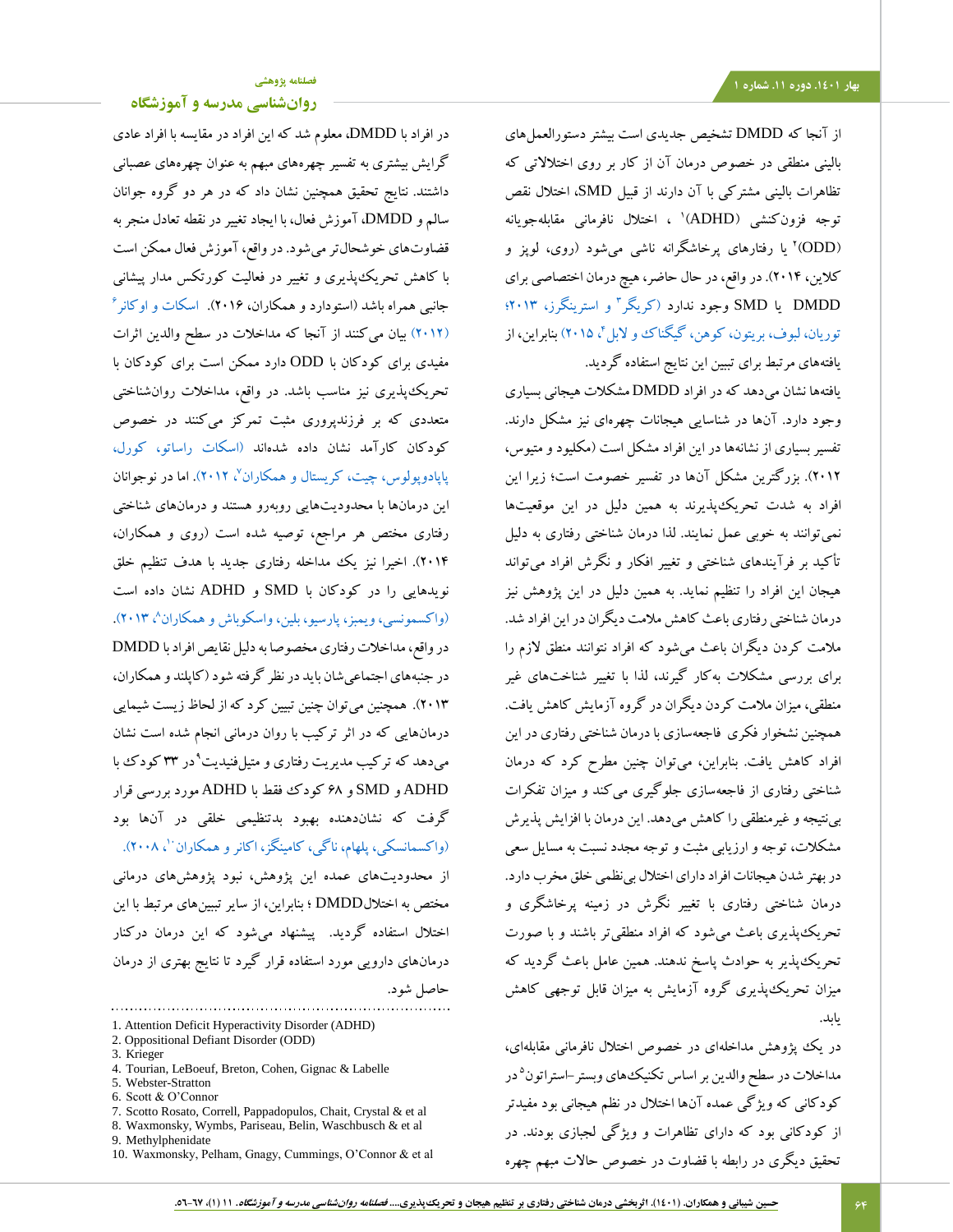<span id="page-9-8"></span>[\[Doi: 10.21859/ijpn-05066\]](http://ijpn.ir/article-1-993-en.html) قاسم پور، عبدالله؛ سوره، جمال و سیدتازه کند، میرتوحید. (۱۳۹۱). پیش بینی اضطراب مرگ بر اساس راهبردهای تنظیم شناختی هیجان. دانش و پژوهش در روانشناسی کاربردی،  $.90 - YY \cdot Y(Y)$ [\[http://jsr-p.khuisf.ac.ir/article\\_533827.html\]](https://www.sid.ir/fa/Journal/ViewPaper.aspx?ID=174708) نریمانی، محمد؛ عباسی، مسلم؛ ابوالقاسمی، عباس و احدی، بتول. )1392(. مقایسه ی اثر بخشی آموزش پذیرش/ تعهد با آموزش تنظیم هیجان بر سازگاری دانشآموزان دارای اختلال ریاضی. *مجله ناتوانیهای یادگیری*، ۲(۴)، ۱۵۴-.176

#### References:

<span id="page-9-2"></span>Akiskal, H. S. Benazzi, F. Perugi, G. & Rihmer, Z. n. (2005). Agitated unipolar depression reconceptualized as a depressive mixed state: implications for the antidepressant-suicide controversy. *Journal of Affective Disorders*, 85(3), 245-258.

[\[Doi:10.1016/j.jad.2004.12.004\]](https://doi.org/10.1016/j.jad.2004.12.004)

- American Psychological Association. (2013). Diagnostic and Statistical Manual of Mental Disorders, edited 5; Translated by Farzin Rezaei. Tehran . Arjmand Publications. 2020. [\[https://www.arjmandpub.com/Book/1180\]](https://www.arjmandpub.com/Book/1180)
- <span id="page-9-4"></span>Berking, M. Orth, U. Wupperman, P. Meier, L. L. & Caspar, F. (2008). Prospective effects of emotion-regulation skills on emotional adjustment. *Journal of Counseling Psychology, 55*(4), 485-494. [\[Doi: 10.1037/a0013589\]](https://doi.org/10.1037/a0013589)
- <span id="page-9-1"></span>Bettencourt, B., Talley, A., Benjamin, A. J., & Valentine, J. (2006). Personality and aggressive behavior under provoking and neutral conditions: a meta-analytic review. *Psychological Bulletin*, 132(5), 751-777. [Doi: 10.1037/0033-2909.132.5.751]
- <span id="page-9-0"></span>Caprara, G. V., Barbaranelli, C., & Zimbardo, P. G. (1996). Understanding the complexity of human aggression: Affective ,cognitive, and social dimensions of individual differences in propensity toward aggression. *European Journal of Personality*, 10(2), 133-155. [\[Doi: 10.1002/\(SICI\)1099-0984\(199606\)\]](https://doi.org/10.1002/(SICI)1099-0984(199606)10:2%3c133::AID-PER252%3e3.0.CO;2-E)
- <span id="page-9-5"></span>Copeland, W. E., Angold, A., Costello, E. J., & Egger, H. (2013). Prevalence, comorbidity, and correlates of DSM-5 proposed disruptive mood dysregulation disorder. *American Journal of Psychiatry*, 170(2), 173-179. [Doi[:10.1176/appi.ajp.2012.12010132\]](https://doi.org/10.1176/appi.ajp.2012.12010132)

همچنین به مدیران و معلمان مدارس پیشنهاد میگردد نسبت به دانشآموزان پرخاشگر، تحریکپذیر و قانونگریز حساس بوده و به دلیل مسایل و مشکالت فراوانی که برای خود و دیگران ایجاد میکنند، به مراکز مشاوره حرفهای ارجاع داده شوند. این پژوهش برگرفته از رساله دکتری رشته روانشناسی دانشگاه محقق اردبیلی است؛ بنابراین، از تمامی کسانی که در این پژوهش ما را یاری نمودند سپاسگزاریم.

# **مالحظات اخالقی**

### **پیروی از اصول اخالق پژوهش**

اصول اخالقی تماماً در این مقاله رعایت شده است. شرکتکنندگان اجازه داشتند هر زمان که مایل بودند از پژوهش خارج شوند. همچنین همه شرکت کنندگان در جریان در جریان روند پژوهش بودند. اطالعات آنان محرمانه نگه داشته شد.

### **حامی مالی**

این پژوهش هیچگونه کمک مالی از سازمانهای تأمین مالی در بخشهای عمومی، تجاری یا غیر انتفاعی دریافت نکرده است.

**مشارکت نویسندگان**

تمام نویسندگان در طراحی، اجرا و نگارش همه بخشهای پژوهش حاضر مشارکت داشتهاند.

> **تعارض منافع** بنابر اظهار نویسندگان، این پژوهش تعارض منافع ندارد.

### **منابع**

<span id="page-9-3"></span>انجمن روانپزشکی آمریکا. )1394(. راهنمای تشخیصی آماری اختاللهای روانی5- )-5DSM). ترجمه دکتر فرزین رضاعی و همکاران. تهران: انتشارات ارجمند.

<span id="page-9-7"></span>[\[https://www.arjmandpub.com/Book/1180\]](https://www.arjmandpub.com/Book/1180) حسنی، جعفر. )1390(. بررسی اعتبار و روایی فرم کوتاه پرسش نامه نظم جویی شناختی هیجان. تحقیقات علوم رفتاری، 9)4(،  $.779 - YF$ 

<span id="page-9-6"></span>[\[https://rbs.mui.ac.ir/article-1-207-fa.html\]](https://rbs.mui.ac.ir/article-1-207-fa.html) شیبانی، حسین؛ میکائیلی، نیلوفر و نریمانی، محمد. )1396(. اثربخشی آموزش تنظیم هیجان بر استرس، اضطراب، افسردگی و تحریک پذیری دانشآموزان مبتال به اختالل بد تنظیمی خلق مخرب. ر*وان پرستاری*، ۶/۵)، ۳۷-۴۳.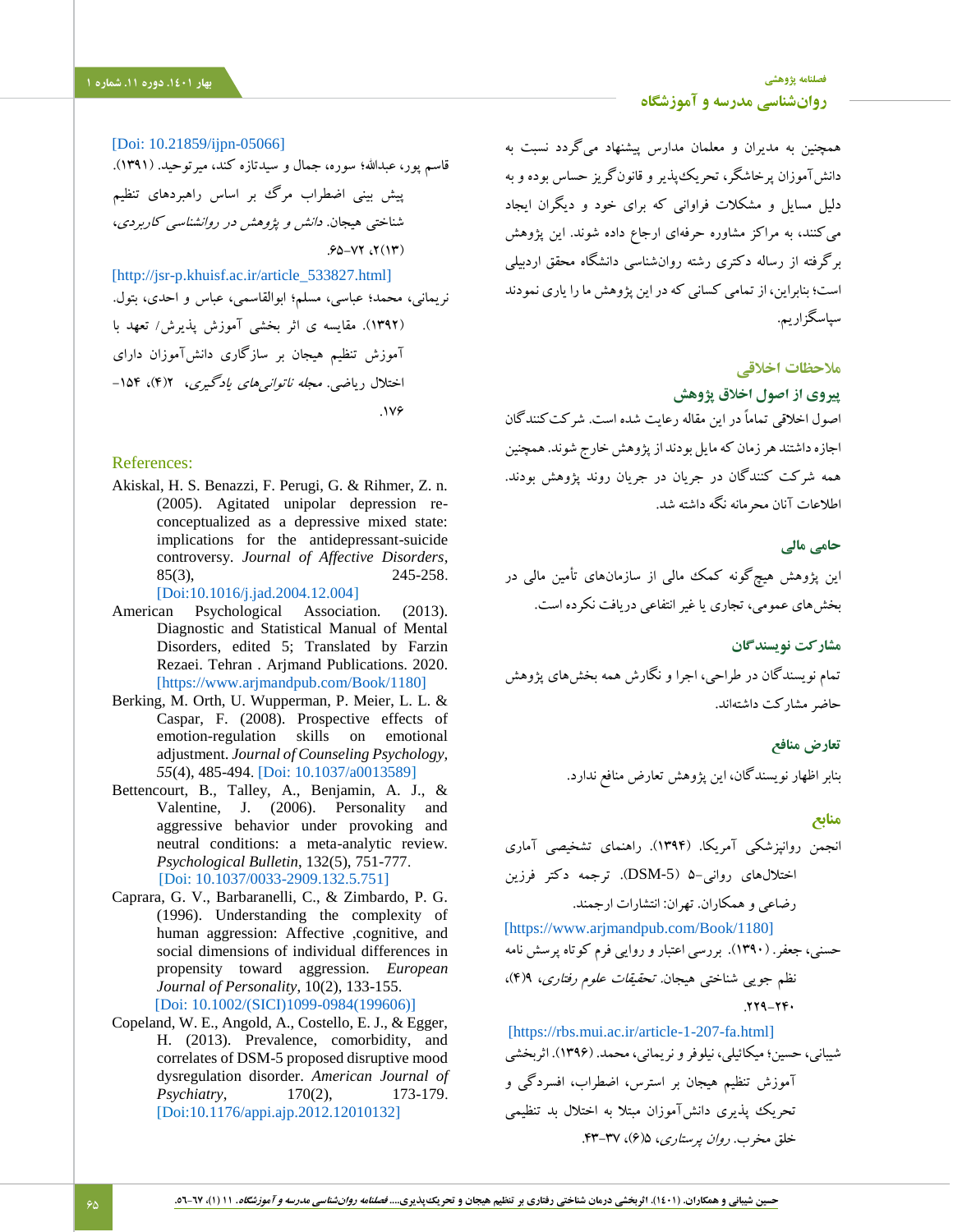- <span id="page-10-7"></span>Copeland, W. E., Shanahan, L., Egger, H., Angold, A., & Costello, E. J. (2014). Adult diagnostic and functional outcomes of DSM-5 disruptive mood dysregulation disorder. *American Journal of Psychiatry*, 171(6), 668-674. [Doi: 10.1176/appi.ajp.2014.13091213]
- <span id="page-10-1"></span>Fida, R., Paciello, M., Barbaranelli, C.,Tramontano, C., & Fontaine, R. G. (2012). The role of irritability in the relation between job stressors, emotional reactivity, and counterproductive work behaviour. *European Journal of Work and Organizational Psychology*, 23(1), 31-47. [\[Doi: 10.1080/1359432X.2012.713550\]](https://doi.org/10.1080/1359432X.2012.713550)
- <span id="page-10-9"></span>Garnefski, N., & Kraaij, V. (2006). Relationships between cognitive emotion regulation strategies and depressive symptoms: A comparative study of five specific samples. *Personality and Individual Differences*, 40(8), 1659-1669.[ [\[Doi:10.1016/j.paid.2005.12.009\]](https://psycnet.apa.org/doi/10.1016/j.paid.2005.12.009)
- Ghasempour, A., Sooreh, J., & Seid tazeh kand, M. (2012). Predicting death anxiety on emotion cognitive regulation strategies. *Knowledge Res Applied Psychology*, 13(2), 63-70. (Persian[\)](https://www.sid.ir/fa/Journal/ViewPaper.aspx?ID=174708) [\[http://jsr-p.khuisf.ac.ir/article\\_533827.html\]](https://www.sid.ir/fa/Journal/ViewPaper.aspx?ID=174708)
- <span id="page-10-10"></span>Gross, J. J., & John, O. P. (2002). Wise emotion regulation. American psychological Association,10, The Guilford Press. [\[https://psycnet.apa.org/record/2002-06626-](file:///C:/Users/user/Downloads/%5bhttps:/psycnet.apa.org/record/2002-06626-012%5d) [012\]](file:///C:/Users/user/Downloads/%5bhttps:/psycnet.apa.org/record/2002-06626-012%5d)
- Hasani, J. (2011). The Reliability And Validity Of The Short Form Of The Cognitive Emotion Regulation Questionnaire, 9(4), 229- 240.(persian)

[\[https://rbs.mui.ac.ir/article-1-207-fa.html\]](https://rbs.mui.ac.ir/article-1-207-fa.html)

- <span id="page-10-12"></span>Houghton, V. T. (2008). A quantitative study of the effectiveness of mindfulness-based stress reduction treatment, using an Internet delivered self -help program, for women with generalized anxiety disorder, Capella University, ProQuest Dissertations Publishing. [\[https://www.proquest.com/openview\]](https://www.proquest.com/openview/0748fa74216e62137f5307d5fdb97101/1?pq-origsite=gscholar&cbl=18750)
- <span id="page-10-14"></span>Jocobs, M., Snow, J., Geraci, M., Vythilingam, M., Blair, R. J. R., Charney, D. S., Pine, D. S., & Balir, K. S. (2008). Association between level of emotional intelligence and severity of anxiety in generalized social phobia. *Journal of Anxiety Disorders,* 22(8), 1487–1495. [\[Doi: 10.1016/j.janxdis.2008.03.003\]](https://dx.doi.org/10.1016%2Fj.janxdis.2008.03.003)
- <span id="page-10-11"></span>Kazdin, A. E. (2002). psychosocial treatments for condact disorder in children and adolescents, A Guide for Treatments that work, UK London, 22, Oxford University Press. [\[Doi:10.1093/med:psych/9780199342211.003](https://www.oxfordclinicalpsych.com/view/10.1093/med:psych/9780199342211.001.0001/med-9780199342211-chapter-5) [.0005\]](https://www.oxfordclinicalpsych.com/view/10.1093/med:psych/9780199342211.001.0001/med-9780199342211-chapter-5)
- <span id="page-10-0"></span>Krieger, F. V. & Stringaris, A. (2013). Bipolar disorder and disruptive mood dysregulation in

children and adolescents: assessment, diagnosis and treatment. *Evidence Based Mental Health*, 16(4), 93-94.

[Doi: 10.1136/eb-2013-101400]

- <span id="page-10-4"></span>Leibenluft, E. (2011). Severe mood dysregulation, irritability, and the diagnostic boundaries of bipolar disorder in youths. *American Journal of Psychiatry*, 168, 129-142. [Doi[:10.1176/appi.ajp.2010.10050766\]](https://doi.org/10.1176/appi.ajp.2010.10050766)
- <span id="page-10-8"></span>Leibenluft, E., & Stoddard, J. (2013). The developmental psychopathology of irritability. *Development and Psychopathology*, 25(4), 1473-1487.
- <span id="page-10-3"></span>MacLeod, C., & Mathews, A. (2012). Cognitive bias modification approaches to anxiety. *Annual Review of Clinical Psychology*, 8, 189-217. [Doi: [10.1146/annurev-clinpsy-032511-](https://doi.org/10.1146/annurev-clinpsy-032511-143052) [143052\]](https://doi.org/10.1146/annurev-clinpsy-032511-143052)
- <span id="page-10-6"></span>Mulraney, M. A., Melvin, G. A., & Tonge, B. J. (2014). Psychometric properties of the Affective Reactivity Index in Australian adults and adolescents. *Psychological Assessment*, 26(1), 148. [\[Doi:10.1037/a0034891\]](https://psycnet.apa.org/doi/10.1037/a0034891)
- Mulraney, M., Melvin, G., & Tonge, B. (2012). Brief report: Can irritability act as a marker of psychopathology. *Journal of Adolescence*, 37(4), 419-423. [\[Doi: 10.1037/a0034891\]](https://psycnet.apa.org/doi/10.1037/a0034891)
- Narimani, M., Abbasi, M., Abolghasemi, A., & Ahadi, B. (2013). A study comparing the effectiveness of acceptance/ commitment by emotional regulation training on adjustment in students with dyscalculia. Journal of Learning Disabilities, 2(4), 154-176. (Persian) [jld-2-4-92-5-9](file:///C:/Users/AliSalmaniPsychology/OneDrive/دسکتاپ/مقاله%20های%20اساتید/مقالات%20مجله%20روانشناسی%20مدرسه/Spring%20Edit%201401/Spring%201401/jld-2-4-92-5-9)
- <span id="page-10-5"></span>Pickles, A., Aglan, A., Collishaw, S., Messer, J., Rutter, M., & Maughan, B. (2010). Predictors of suicidality across the life span: the Isle of Wight study. *Psychological Medicine*, 40(9):1453-1456. [Doi: 10.1017/S0033291709991905]
- <span id="page-10-2"></span>Rao, U. (2014). DSM-5: disruptive mood dysregulation disorder. *Asian Journal of Psychiatry*, 11, 119-123. [Doi[:10.1016/j.ajp.2014.03.002\]](https://doi.org/10.1016/j.ajp.2014.03.002)
- Rezaee, F., Fakhraee, A., Farmand, A., Niloufari, A., Hashemi Azar, J., & Shamloo, F.(2014). Diagnostic and statistical manual of mental disorders, American Psychology Association. (Persian)

[\[https://www.arjmandpub.com/Book/1180\]](https://www.arjmandpub.com/Book/1180)

<span id="page-10-13"></span>Roy, A. K., Lopes, V., & Klein, R. G. (2014). Disruptive Mood Dysregulation Disorder (DMDD): A New Diagnostic Approach to Chronic Irritability in Youth. T*he American Journal of* Psychiatry, 171(9), 918–924. [Doi: 10.1176/appi.ajp.2014.13101301]